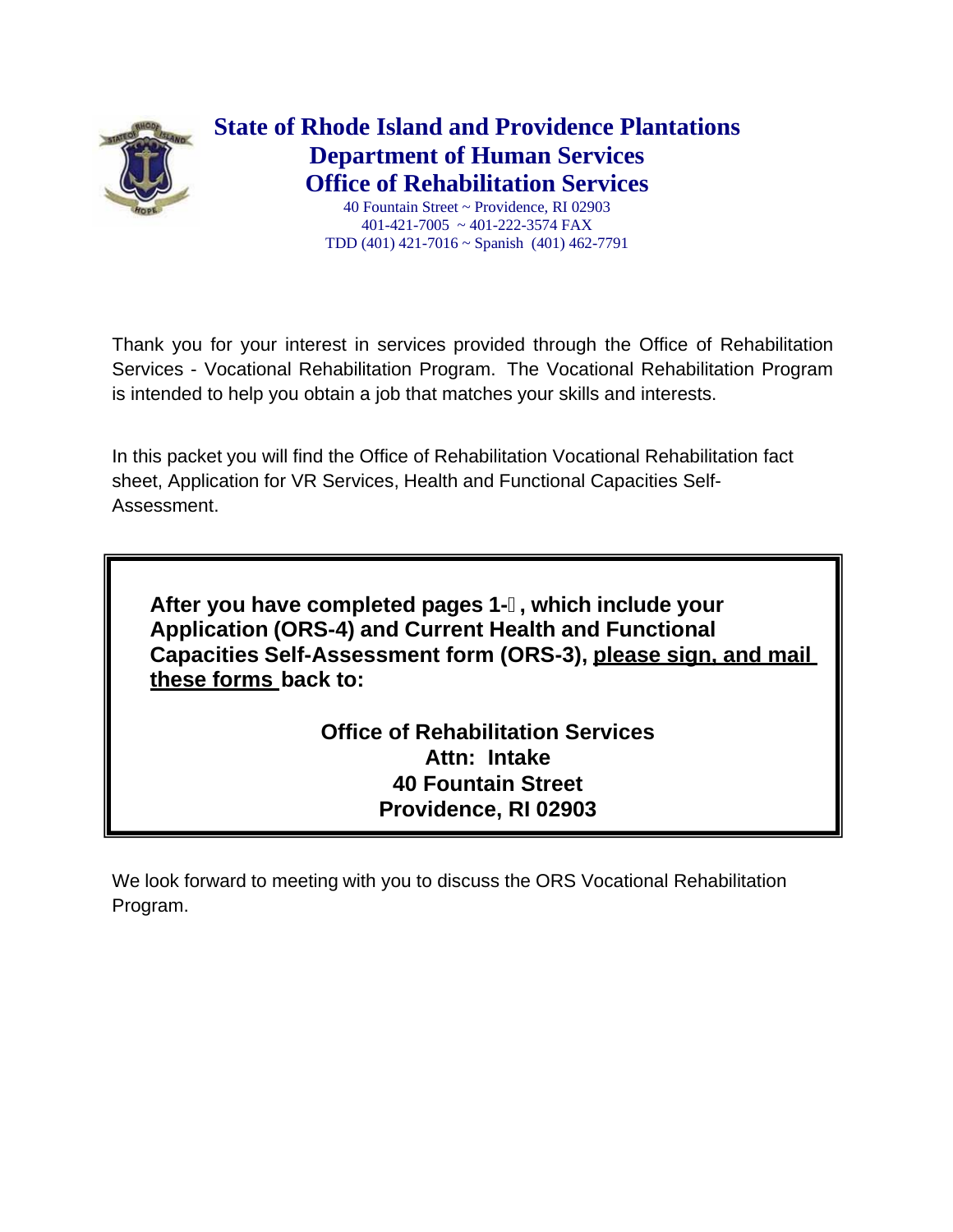# **RHODE ISLAND OFFICE OF REHABILITATION SERVICES IS HERE FOR YOU IF:**

- You have a documented disability
- You need services to obtain work, or retain your employment
- You want to work in a competitive job market in the Rhode Island/ local workforce
- You are ready to make some positive choices to get your life moving towards employment

*"Life is a journey – not a destination. We determine our destiny by the direction we take."* ~ Anonymous



ORS is here to assist YOU with taking charge of your life and meeting your employment goal!

Rhode Island Office of Rehabilitation Services provides services without regard to race, color, creed, religion, sex, disability, ancestry or national origin.

# **OFFICE OF REHABILITATION SERVICES CONSISTS OF: RHODE ISLAND**

**Vocational Rehabilitation Unit**: The focus of the Vocational Rehabilitation Program is to help people with disabilities prepare for, obtain and maintain employment

**Services for the Blind and Visually Impaired Unit**: The Services for the Blind and Visually Impaired unit offers a variety of training and adjustment services for individuals who are blind or who have significant visual impairments.

**Disability Determination Services Unit**: The Disability Determination Services unit determines the eligibility for children and adults with disabilities who are applying for cash benefits from the federal Social Security Administration's programs.



Department of Human Services/ Office of Rehabilitation Services 40 Fountain Street ~ Providence, RI 02903 (401) 421-7005 (V) (401) 421-7016 (TDD) (401) 462-7791 (Espanol) www.ors.ri.gov

*(Cover photo: Goat Island Lighthouse in Newport, RI)* 

**DEPARTMENT OF HUMAN SERVICES**

# **OFFICE OF REHABILITATION SERVICES**



Your Beacon Guiding You Towards Your Employment Goal!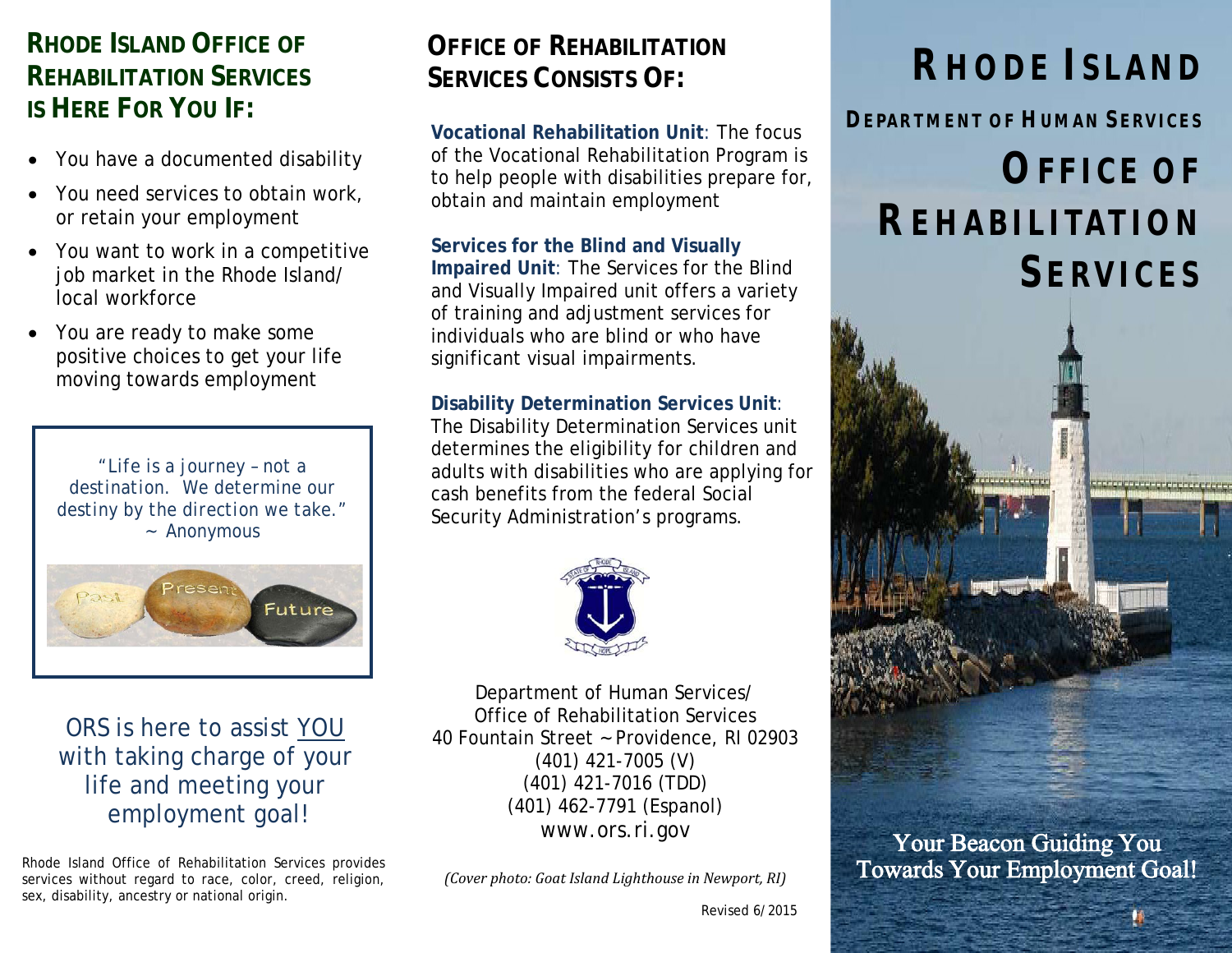# **VOCAT IONAL REHABI L ITAT ION SERVICES**

**ASSISTING INDIVIDUALS WITH DISABILITIES TO CHOOSE, PREPARE FOR, OBTAIN AND MAINTAIN EMPLOYMENT, ECONOMIC SELF-SUFFICIENCY,**

# **WHAT IS VOCATIONAL REHABILITATION (VR)?**

Rhode Island Office of Rehabilitation Services is a leader in providing disability-related services to assist people with employment opportunities.

We are the state agency that helps people with disabilities to become employees in the competitive workforce.

# **AM I ELIGIBLE FOR VOCATIONAL IF YOU ARE FOUND ELIGIBLE: REHABILITATION SERVICES?**

- Do you want to work?
- Do you have a condition that limits your job opportunities, such as: physical, sensory, or emotional impairments?
- Do you require vocational rehabilitation services to prepare for, obtain, retain, or regain employment?

#### **PERSONAL INDEPENDENCE AND FULL INCLUSION INTO SOCIETY**

# **IF YOU ANSWERED YES, YOU SHOULD APPLY FOR VR SERVICES:**

- Visit [http://www.ors.ri.gov/](http://www.ors.ri.gov/%0bForms/ApplicationORS.pdf) [Forms/ApplicationORS.pdf](http://www.ors.ri.gov/%0bForms/ApplicationORS.pdf) for an online application
- Call VR Intake at (401) 421-7005 or  $F = FY$ : Um Uhi +% or
- Visit a netWORKri One-Stop Career Center and ask to talk with an Office of Rehabilitation Services Vocational Rehabilitation Counselor

- You will work in partnership with your ORS Vocational Rehabilitation Counselor to determine your Employment Goal based upon your impairment, work history, strengths, and abilities
- Your success relies on your active participation and engagement with your ORS Vocational Rehabilitation Counselor while working towards your employment goal

# **WHAT ARE SOME SERVICES I MAY RECEIVE THAT WILL BENEFIT ME?**

- **Evaluations:** Medical, work-related, psychological, educational
- **Career Counseling:** Adjustment to disability, planning for the future, interest assessments, disability-related knowledge
- **Training:** On-the-Job (OJT), job coaching & post-secondary training
- **Employment:** Resumes, applications, interviewing skills, job placement assistance
- **Accommodations:** Personal support services, assistive technology, interpreters, readers, note takers, ADA, work-site evaluations
- **Transition Services for Students with Disabilities**: Individualized services are done in collaboration between schools and ORS
- **Benefits Counseling:** Provided to people who receive SSA disability benefits who want to understand how work impacts their SSI or SSDI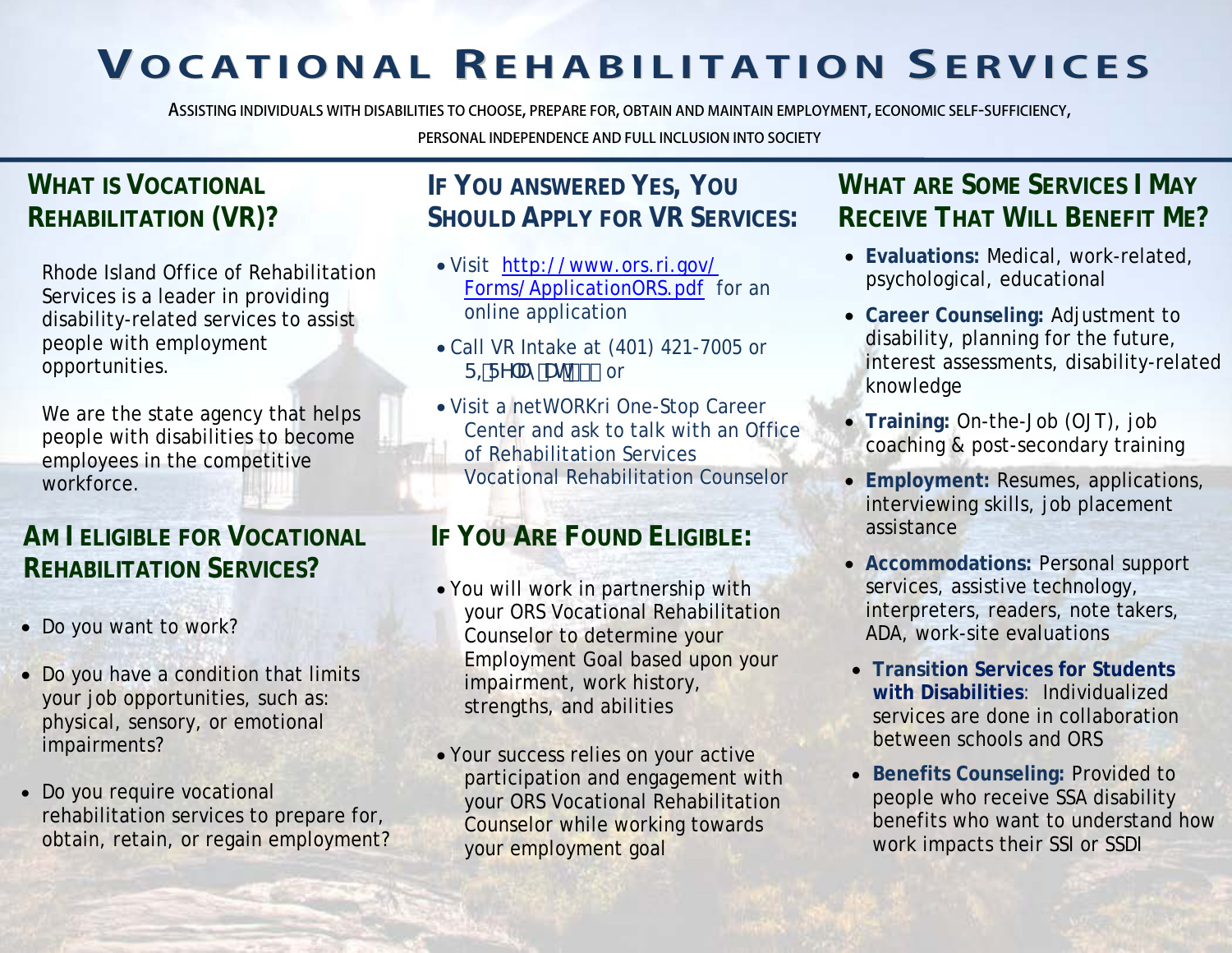

State of Rhode Island and Providence Plantations Department of Human Services/Office of Rehabilitation Services 40 Fountain Street ~ Providence, RI 02903 ~ 401.421.7005 (V) RI Relay  $711 \sim 401.462 - 7791$  (Spanish) ~ 401.222-3574 (Fax) [www.ors.ri.gov](http://www.ors.ri.gov/)

ORS Use Region: Area: ORS-4 Rev. 10/2018

*"Assisting eligible individuals with disabilities to choose, prepare for, obtain, advance in, and maintain employment." "In partnership with American Job Center.*

## *Application & Initial Information for the Vocational Rehabilitation (VR) Program*

*Please fill out this application to the best of your ability. If you do not feel comfortable disclosing some of the information, you can complete the application when you meet with an ORS Counselor.*

| Name: $\_\_$                                                                                                                                                     |         |                                                                                                                                   |  |
|------------------------------------------------------------------------------------------------------------------------------------------------------------------|---------|-----------------------------------------------------------------------------------------------------------------------------------|--|
| (Last)                                                                                                                                                           | (First) | (Middle Initial)                                                                                                                  |  |
|                                                                                                                                                                  |         | Phone:                                                                                                                            |  |
|                                                                                                                                                                  |         | City/Town: City/Town: City/Town: Cell/Video Relay:                                                                                |  |
|                                                                                                                                                                  |         | Date of Birth: Sex: Sex: Veteran: Y D N D E-mail Address:                                                                         |  |
|                                                                                                                                                                  |         | Emergency Contact:                                                                                                                |  |
| Have You Previously Applied for VR Services: $Y \square N \square$                                                                                               |         |                                                                                                                                   |  |
|                                                                                                                                                                  |         |                                                                                                                                   |  |
|                                                                                                                                                                  |         |                                                                                                                                   |  |
|                                                                                                                                                                  |         | How did you learn about VR? Who referred you? ___________________________________                                                 |  |
|                                                                                                                                                                  |         | Do you receive SSI $\Box$ SSDI $\Box$ (Attach award letter, if available.) Did you receive a Ticket to Work? Yes $\Box$ No $\Box$ |  |
| What transportation is available to you? Car $\Box$ Bus $\Box$ Other $\Box$                                                                                      |         |                                                                                                                                   |  |
| Marital Status: Single $\square$ Married $\square$ Widowed $\square$ Divorced $\square$ Separated $\square$                                                      |         |                                                                                                                                   |  |
| Race: (Check all that apply) White $\Box$ Black/African American $\Box$ Asian $\Box$ Native Hawaiian/Pacific Islander $\Box$<br>American Indian/Alaskan Native □ |         |                                                                                                                                   |  |
| Ethnicity (Check one): Hispanic/Latino Yes $\square$ No $\square$                                                                                                |         |                                                                                                                                   |  |
|                                                                                                                                                                  |         | Do you speak English? $Y \square \text{ No } \square$ If no, what is the primary language spoken?                                 |  |
| Have you currently been unemployed for more than 27 consecutive weeks? Yes $\square$ No $\square$                                                                |         |                                                                                                                                   |  |
|                                                                                                                                                                  |         | Do you want to register to vote? Yes $\Box$ No $\Box$ Have you ever been convicted of a felony? Yes $\Box$ No $\Box$              |  |
|                                                                                                                                                                  |         | I am applying for Vocational Rehabilitation Services because I want to work, or maintain employment.                              |  |
| Signature: Date: Date:                                                                                                                                           |         |                                                                                                                                   |  |
| Parent or Guardian (if applicable)                                                                                                                               |         | Date: $\qquad \qquad$                                                                                                             |  |
| Counselor receipt of application (ORS personnel only):                                                                                                           |         |                                                                                                                                   |  |
|                                                                                                                                                                  |         |                                                                                                                                   |  |

Your assistance in providing the information requested on the following pages will help speed up your eligibility and employment plan process. A Vocational Rehabilitation Representative can assist you in completing the information if you wish. Please contact (401) 421-7005 (Intake) or RI Relay at 711, if you need assistance to complete the form. En Espanol, (401) 462-7791.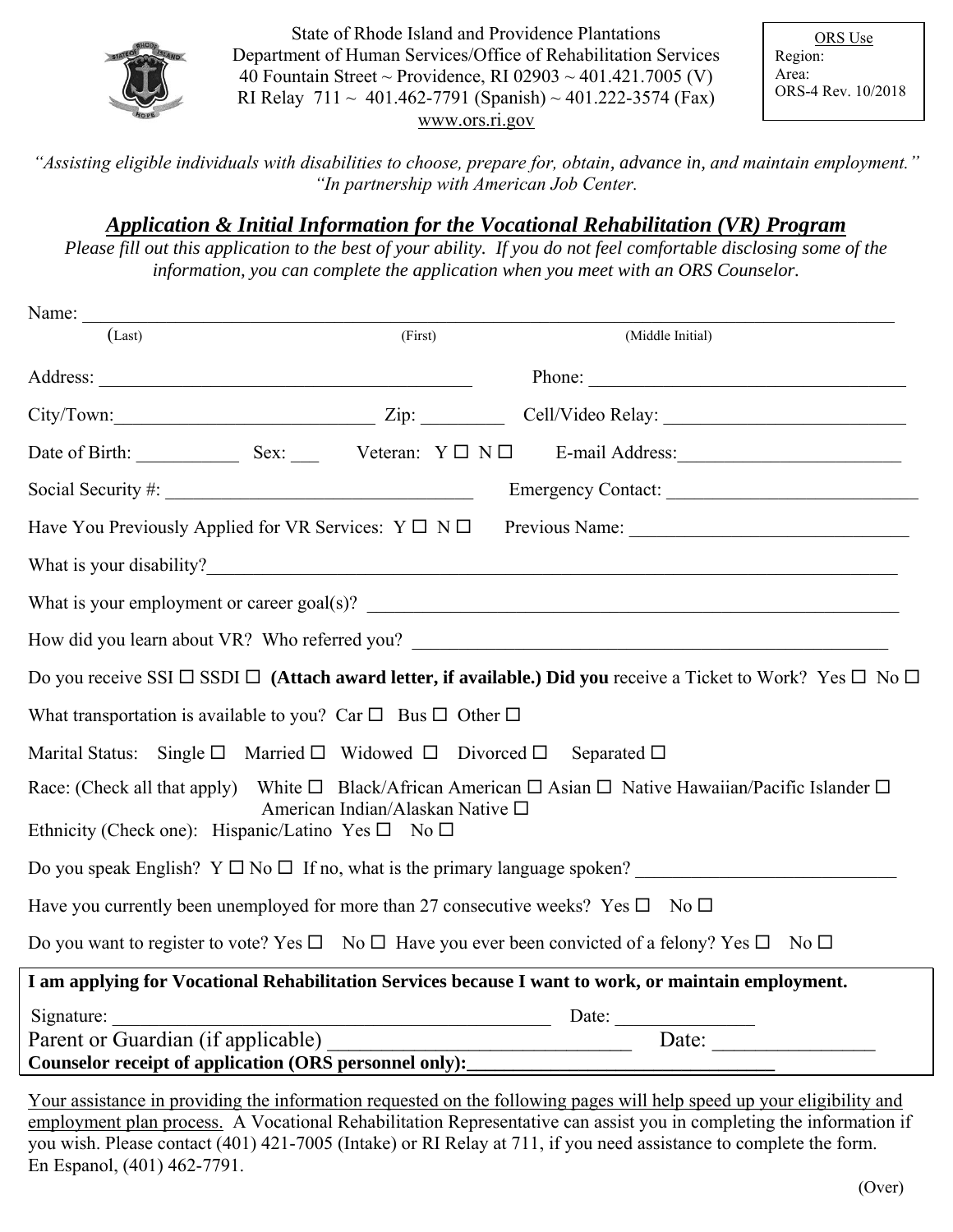# **WORK HISTORY** (Most recent job and attach resume)

|                                                                                                                     |                                                             |                  | How did you get this job?                                                                                       |  |
|---------------------------------------------------------------------------------------------------------------------|-------------------------------------------------------------|------------------|-----------------------------------------------------------------------------------------------------------------|--|
|                                                                                                                     |                                                             |                  |                                                                                                                 |  |
| Job Title/Skills:                                                                                                   |                                                             |                  |                                                                                                                 |  |
|                                                                                                                     |                                                             |                  |                                                                                                                 |  |
|                                                                                                                     |                                                             |                  |                                                                                                                 |  |
|                                                                                                                     |                                                             |                  |                                                                                                                 |  |
| <b>EDUCATION &amp; TRAINING</b>                                                                                     |                                                             |                  |                                                                                                                 |  |
|                                                                                                                     |                                                             |                  |                                                                                                                 |  |
|                                                                                                                     |                                                             |                  | Special Education Certification of Completion: $Y \square \neg N \square$ GED: $Y \square \neg N \square$ Date: |  |
|                                                                                                                     |                                                             |                  |                                                                                                                 |  |
|                                                                                                                     | <u> 1989 - Johann Stoff, amerikansk politiker (d. 1989)</u> |                  |                                                                                                                 |  |
|                                                                                                                     |                                                             |                  |                                                                                                                 |  |
|                                                                                                                     |                                                             |                  |                                                                                                                 |  |
| <b>DISABILITY / MEDICAL CONDITION (What prevents you from working?)</b><br>Describe your limitations to employment: |                                                             |                  |                                                                                                                 |  |
| Technology/Supports/Resources needed to work:                                                                       |                                                             |                  |                                                                                                                 |  |
| PHYSICIANS / HOSPITAL / MENTAL HEALTH / PSYCHOLOGIST / SOCIAL WORKER                                                |                                                             |                  |                                                                                                                 |  |
| PHYSICIANS/HOSPITAL/CLINIC                                                                                          |                                                             | <b>Specialty</b> | <b>Dates Of Service</b>                                                                                         |  |
| <b>MEDICATIONS/TREATMENTS</b>                                                                                       |                                                             | Name/Type        | <b>Dosage/Frequency</b>                                                                                         |  |
|                                                                                                                     |                                                             |                  |                                                                                                                 |  |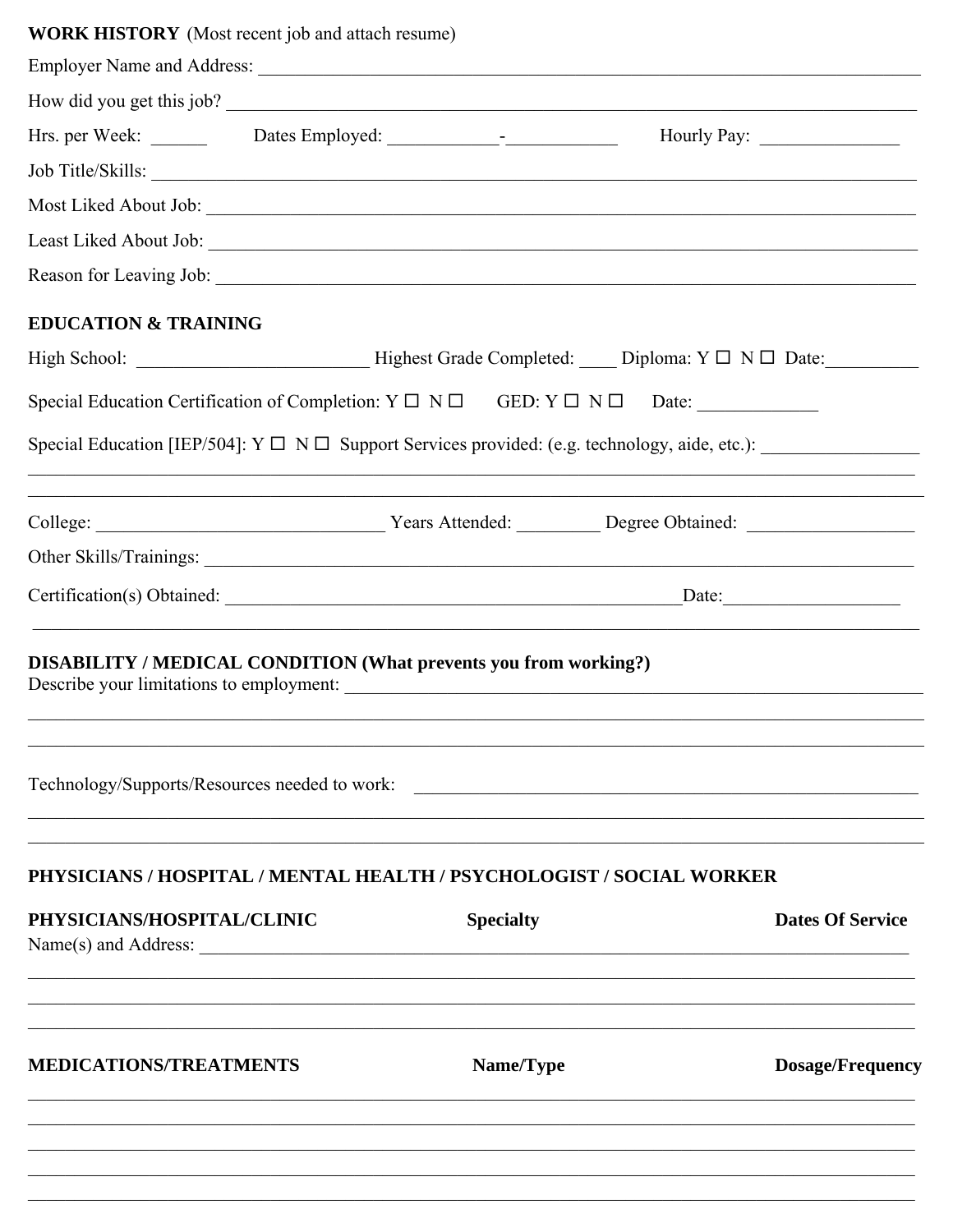$\mathcal{L}_\mathcal{L} = \{ \mathcal{L}_\mathcal{L} = \{ \mathcal{L}_\mathcal{L} = \{ \mathcal{L}_\mathcal{L} = \{ \mathcal{L}_\mathcal{L} = \{ \mathcal{L}_\mathcal{L} = \{ \mathcal{L}_\mathcal{L} = \{ \mathcal{L}_\mathcal{L} = \{ \mathcal{L}_\mathcal{L} = \{ \mathcal{L}_\mathcal{L} = \{ \mathcal{L}_\mathcal{L} = \{ \mathcal{L}_\mathcal{L} = \{ \mathcal{L}_\mathcal{L} = \{ \mathcal{L}_\mathcal{L} = \{ \mathcal{L}_\mathcal{$  $\mathcal{L}_\mathcal{L} = \{ \mathcal{L}_\mathcal{L} = \{ \mathcal{L}_\mathcal{L} = \{ \mathcal{L}_\mathcal{L} = \{ \mathcal{L}_\mathcal{L} = \{ \mathcal{L}_\mathcal{L} = \{ \mathcal{L}_\mathcal{L} = \{ \mathcal{L}_\mathcal{L} = \{ \mathcal{L}_\mathcal{L} = \{ \mathcal{L}_\mathcal{L} = \{ \mathcal{L}_\mathcal{L} = \{ \mathcal{L}_\mathcal{L} = \{ \mathcal{L}_\mathcal{L} = \{ \mathcal{L}_\mathcal{L} = \{ \mathcal{L}_\mathcal{$ 

#### **MEDICAID**  $Y \Box Y \Box$  **MEDICARE**  $Y \Box Y \Box$  **PRIVATE**  $Y \Box Y \Box$  **OTHER**  $Y \Box Y \Box$

## **PUBLIC BENEFITS/INCOME**

| <b>GROSS INCOME</b>                                                                                                                                                                                                              | Amount (Wk./Mo./Yr.) |
|----------------------------------------------------------------------------------------------------------------------------------------------------------------------------------------------------------------------------------|----------------------|
| Wages/Salary<br><u> 1989 - Johann Stoff, deutscher Stoffen und der Stoffen und der Stoffen und der Stoffen und der Stoffen und der</u>                                                                                           |                      |
|                                                                                                                                                                                                                                  |                      |
|                                                                                                                                                                                                                                  |                      |
|                                                                                                                                                                                                                                  |                      |
|                                                                                                                                                                                                                                  |                      |
|                                                                                                                                                                                                                                  |                      |
| Veterans Benefits                                                                                                                                                                                                                |                      |
|                                                                                                                                                                                                                                  |                      |
|                                                                                                                                                                                                                                  |                      |
|                                                                                                                                                                                                                                  |                      |
| Other Income                                                                                                                                                                                                                     |                      |
| (Savings, including spousal income, rents, interest, etc.)                                                                                                                                                                       |                      |
| <b>REHABILITATION EXPENSES (Non-Reimbursable)</b>                                                                                                                                                                                | <b>WEEKLY AMT.</b>   |
| Medical                                                                                                                                                                                                                          |                      |
|                                                                                                                                                                                                                                  |                      |
| Other Rehabilitation Needs<br>The Contract of The Contract of The Contract of The Contract of The Contract of The Contract of The Contract of The Contract of The Contract of The Contract of The Contract of The Contract of Th |                      |
| Cash, Savings and Other Liquid Assets \$                                                                                                                                                                                         |                      |

### **(A financial needs test must be completed for many VR-purchased services. The above income information will be helpful for your initial planning.)**

 **CERTIFICATION: (Complete once you have met with a VR Representative)** I have been provided with an explanation of the VR program, my rights and responsibilities, and I have been given a Client Assistance Program (CAP) brochure. I have been informed that I can appeal decisions, and I have been told how to do this. I have also been advised of the necessity to have all services pre-approved by my ORS Representative and to keep him/her informed of any changes in my situation whether, medical, financial, or otherwise. I certify that the information I give is true and complete to the best of my knowledge and belief, and I know that false or misleading statements or failure to report changes may result in prosecution for intent to defraud. I understand that the information given is CONFIDENTIAL, and it will be used only for purposes directly connected with the administration of the VR program.

#### **I agree to notify my ORS Counselor when I become employed and allow ORS to access my wage records.**

| Signatures:                                              |           |                                    |      |  |
|----------------------------------------------------------|-----------|------------------------------------|------|--|
|                                                          | Applicant | Parent or Guardian (if applicable) | Date |  |
| Signature of Person who helped you complete application: |           | Phone:                             |      |  |
| <b>Vocational Rehabilitation Counselor:</b>              |           |                                    |      |  |
|                                                          |           |                                    |      |  |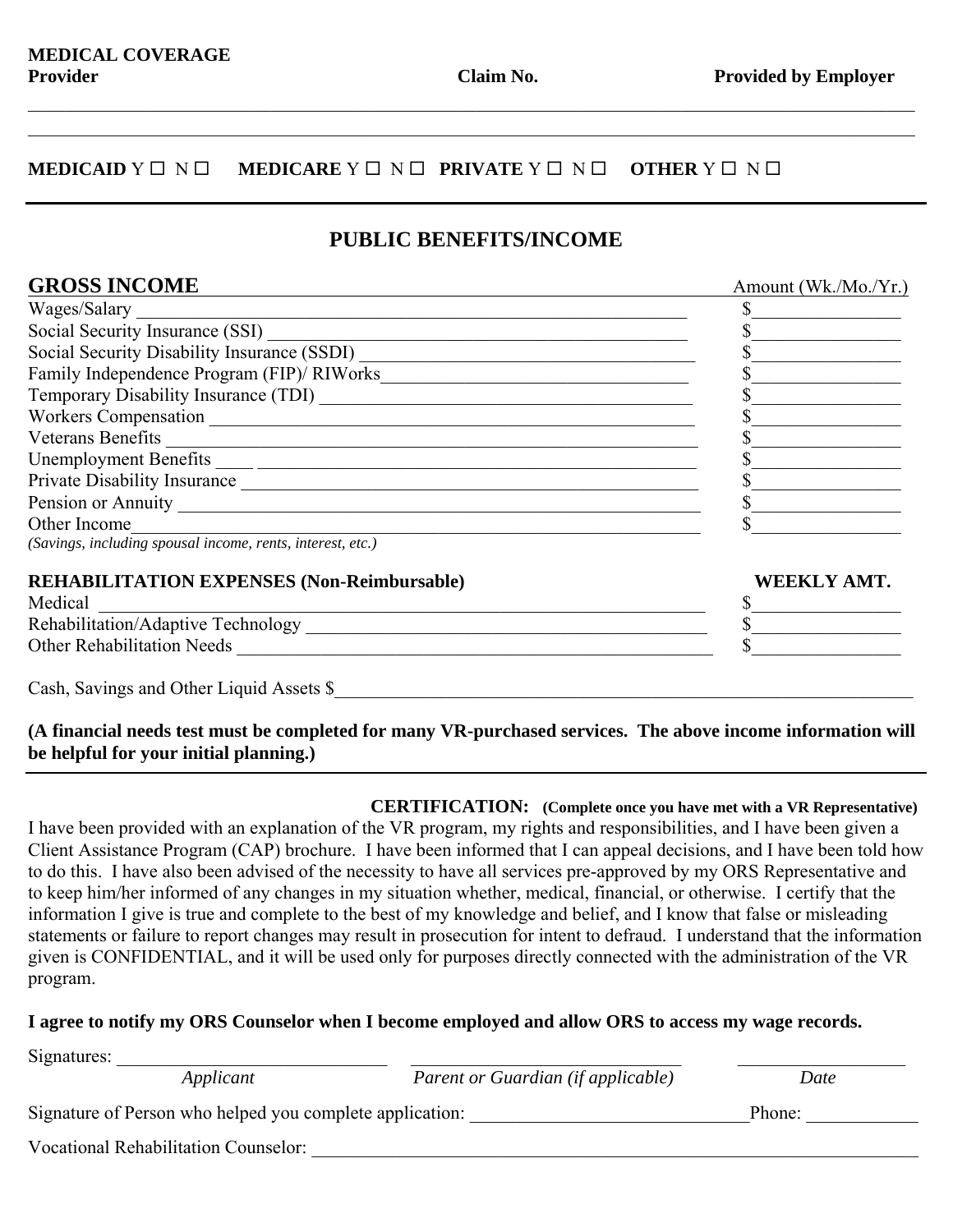#### **DEPARTMENT OF HUMAN SERVICES OFFICE OF REHABILITATION SERVICES 40 Fountain Street ~ Providence, RI 02903 401.421.7005 (V) ~ RI Relay – 711**

*"Helping individuals with disabilities to choose, find, advance in, and keep employment"*

## **CURRENT HEALTH AND FUNCTIONAL CAPACITIES SELF-ASSESSMENT**

| Please check the boxes that best fit |                |                      |                 |  |
|--------------------------------------|----------------|----------------------|-----------------|--|
|                                      | <b>AVERAGE</b> | <b>SOME PROBLEMS</b> | <b>COMMENTS</b> |  |
| <b>Using Transportation</b>          |                |                      |                 |  |
| Walking                              |                |                      |                 |  |
| Climbing                             |                |                      |                 |  |
| Hearing                              |                |                      |                 |  |
| Speaking/Conversing                  |                |                      |                 |  |
| Reading                              |                |                      |                 |  |
| Writing                              |                |                      |                 |  |
| Mood/Attitude                        |                |                      |                 |  |
| <b>Stress</b>                        |                |                      |                 |  |
| Getting Along with Others            |                |                      |                 |  |
| Concentration                        |                |                      |                 |  |
| Remembering                          |                |                      |                 |  |
| Daily Life Routine                   |                |                      |                 |  |
| <b>Taking Medication</b>             |                |                      |                 |  |
| Impulsivity                          |                |                      |                 |  |
| <b>Making Decisions</b>              |                |                      |                 |  |
| <b>Learning New Tasks</b>            |                |                      |                 |  |
| Planning/Setting Goals               |                |                      |                 |  |
| <b>Accepting Direction</b>           |                |                      |                 |  |
| Punctuality                          |                |                      |                 |  |
| Getting/Keeping a Job                |                |                      |                 |  |
| Sitting/Standing                     |                |                      |                 |  |
| Bending                              |                |                      |                 |  |
| Lifting/Pushing/Pulling              |                |                      |                 |  |
| Gripping/Holding/Feeling             |                |                      |                 |  |
| Balance/Coordination                 |                |                      |                 |  |
| Fatigue/Stamina                      |                |                      |                 |  |
| <b>Breathing/Allergies</b>           |                |                      |                 |  |
| Vision                               |                |                      |                 |  |

Do you have any other barriers to employment not listed above?

Have you been hospitalized in the last two years?

Do you use? Tobacco  $\Box$  Alcohol  $\Box$  Drugs  $\Box$  If yes, how much?

| Do you have a history of dependency on? Alcohol $\Box$ Drugs $\Box$ Sobriety Date: |  |
|------------------------------------------------------------------------------------|--|
|------------------------------------------------------------------------------------|--|

In planning for work, are you concerned with the loss of SSI/SSDI benefits?

### **This is the best estimate of my abilities and limitations.**

 $\overline{\phantom{a}}$  and  $\overline{\phantom{a}}$  and  $\overline{\phantom{a}}$  and  $\overline{\phantom{a}}$  and  $\overline{\phantom{a}}$   $\overline{\phantom{a}}$  and  $\overline{\phantom{a}}$  and  $\overline{\phantom{a}}$  and  $\overline{\phantom{a}}$  and  $\overline{\phantom{a}}$  and  $\overline{\phantom{a}}$  and  $\overline{\phantom{a}}$  and  $\overline{\phantom{a}}$  and  $\overline{\phantom{a}}$  and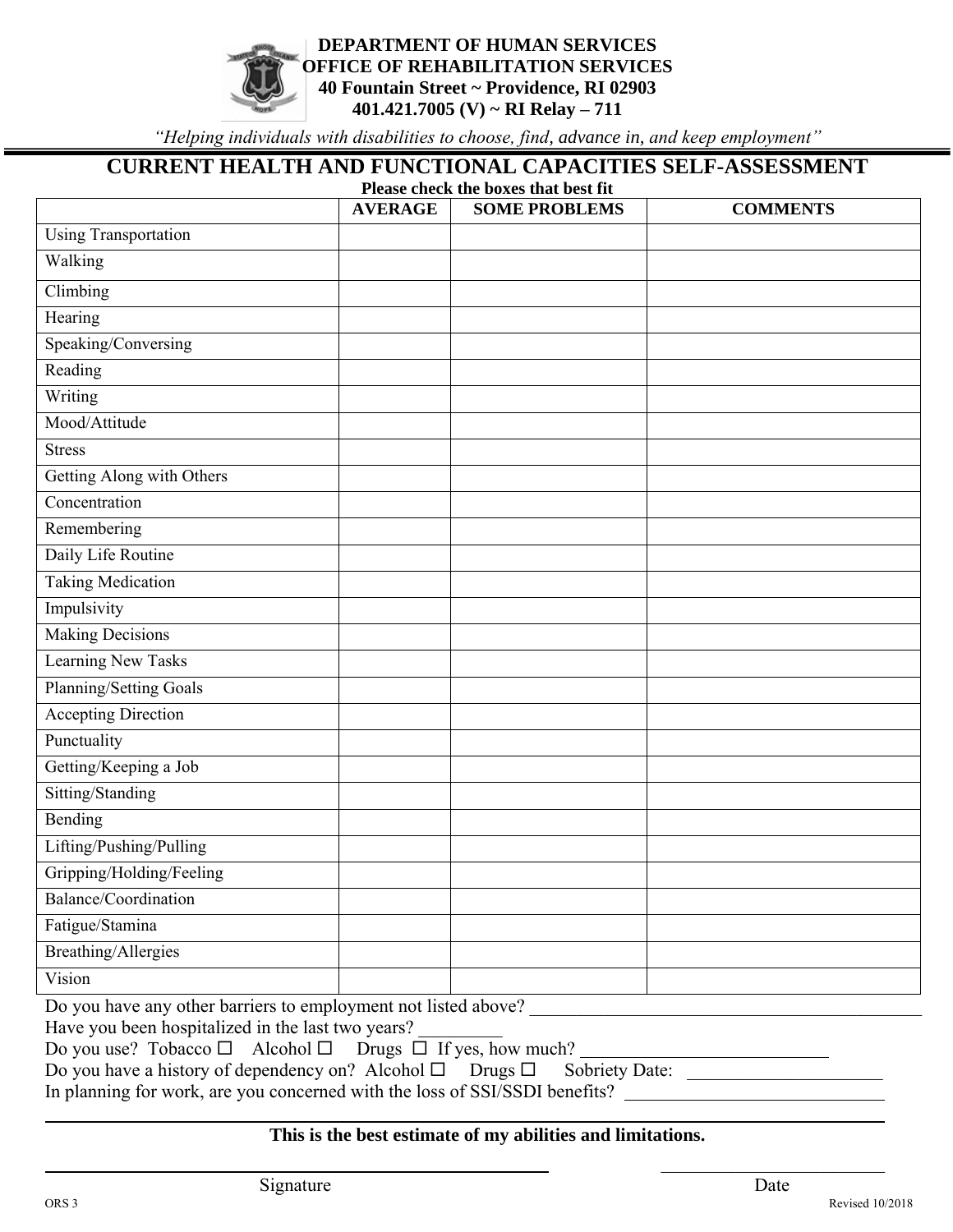

# **State of Rhode Island and Providence Plantations Department of Human Services Office of Rehabilitation Services**

40 Fountain Street ~ Providence, RI 02903 401-421-7005 ~ 401-222-3574 FAX ~ RI Relay 711 ~ Spanish (401) 462-7791

# *Social Security Myths and Facts*

| <b>Benefit</b>              | Eligibility                        | <b>How to Apply</b>                          |
|-----------------------------|------------------------------------|----------------------------------------------|
| SSI=Supplemental Security   | Must have Disability Diagnosis     | You can also apply for SSI or SSDI:          |
| <i>Income</i>               | from the Disability Determination  |                                              |
|                             | Unit and meet Financial Criteria.  | By phone - Call 1-800-772-1213 from 7        |
|                             |                                    | a.m. to 7 p.m. Monday through Friday. If     |
|                             | Medicaid is often associated with  | you are deaf or hard of hearing, you can     |
| Medicaid=Health Insurance   | SSI. In most states (but not all)  | call TTY 1-800-325-0778.                     |
| often associated with SSI   | SSI recipients will automatically  |                                              |
|                             | receive this health insurance. If  | In person - Visit your local Social Security |
|                             | not, one may have to apply         | office. (Call first to make an appointment.) |
|                             | separately. Please be aware that   |                                              |
|                             | there are many ways to be          |                                              |
|                             | eligible for Medicaid, not just as |                                              |
|                             | an SSI recipient.                  |                                              |
| <b>SSDI=Social Security</b> | An individual or a parent has paid | Call the Social Security Administration If   |
| <b>Disability Insurance</b> | taxes on enough past earnings &    | you don't have access to the internet.       |
|                             | have been determined to have a     | They offer many automated services by        |
|                             | Disability Diagnosis.              | telephone, 24 hours a day, 7 days a week.    |
|                             |                                    | Call toll-free at 1-800-772-1213 or TTY      |
| Medicare=Health Insurance   | Medicare is the health insurance   | number, 1-800-325-0778, if you're deaf or    |
| often associated with SSDI  | often associated with the SSDI     | hard of hearing.                             |
|                             | benefit. 24 months after           |                                              |
|                             | becoming eligible for SSDI         |                                              |
|                             | benefit, individuals will become   |                                              |
|                             | eligible for Medicare. Medicare    |                                              |
|                             | has various coverage options       |                                              |
|                             | including hospital, outpatient,    |                                              |
|                             | and prescription drug health       |                                              |
|                             | insurance coverage.                |                                              |

#### **MYTH:** I can't work because I've been determined to have a disability

**Fact!** Even though you may have been required to prove that you were unable to work at the time of your application, if you choose to work now, SSA will encourage that choice. In fact, it might mean that you have become eligible for benefits from Social Security and other services in your community. These services most likely include help getting a job! We recommend looking into your local Vocational Rehabilitation Services, or you could ask a transition teacher if you are still in school!

\*\*Contact: Office of Rehabilitation Services, 401-421-7005, 40 Fountain Street, Providence, RI or online at [www.ors.ri.gov](http://www.ors.ri.gov/) if you would like to become employed.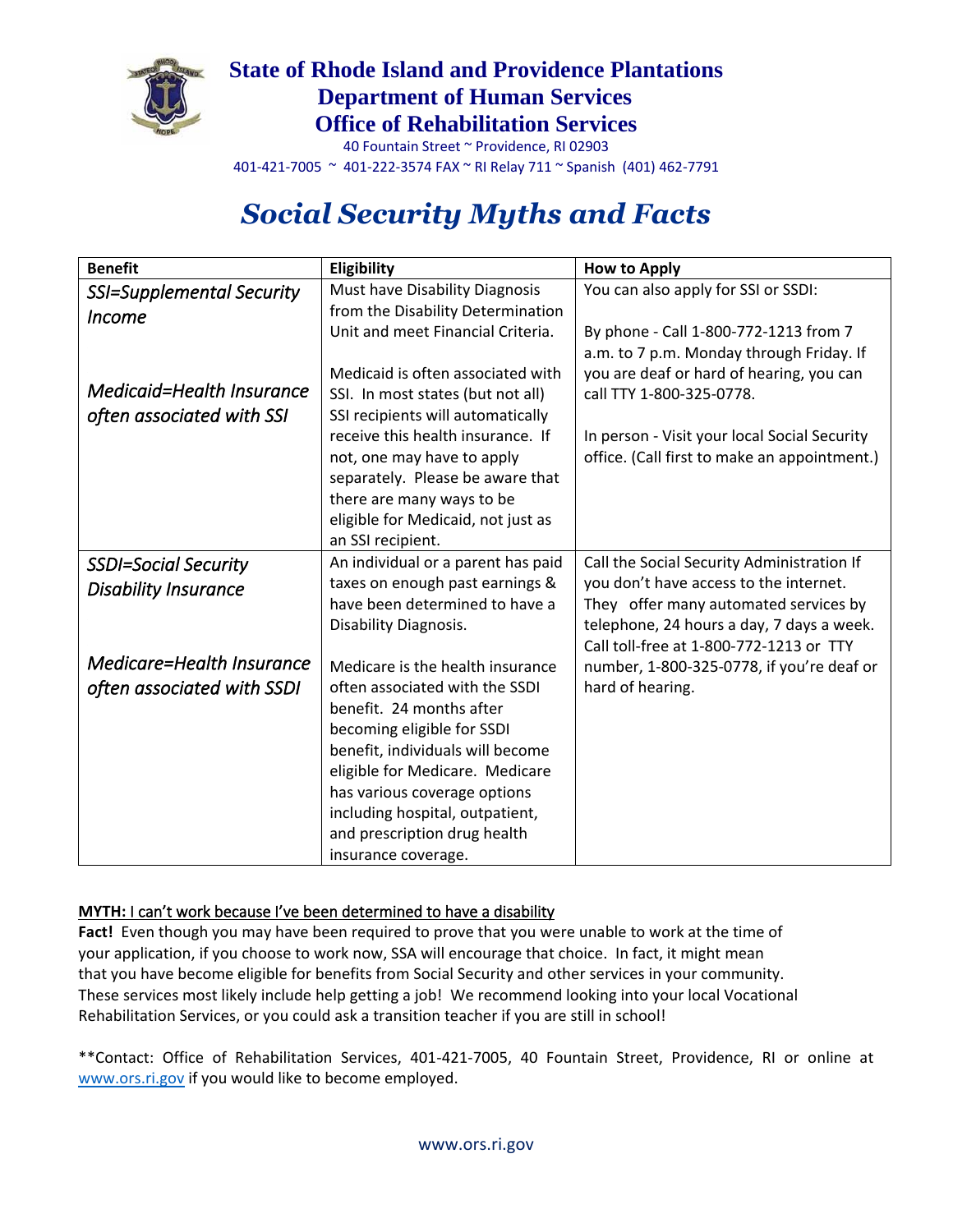#### **MYTH:** When I go to work, I'll lose everything, including my cash benefit, and I won't be able to pay my bills so it's not worth working at ALL!

**Fact!** There are work incentives that are used to calculate what your cash benefit will be when earning income. It is possible that your cash benefit will not be affected at all, or that it is affected only a small amount, but it is very likely that your monthly financial outlook will improve with earning from work. There are different work incentives for the SSI and SSDI program you can get more information here: [http://www.socialsecurity.gov/disabilityreasearch/workincentives.html.](http://www.socialsecurity.gov/disabilityreasearch/workincentives.html)

#### **MYTH**: If I start working, Social Security will decide I'm not "disabled".

**Fact!** There are different rules for the SSI and SSDI program. When you start working there is no immediate decision that you are not due your benefits. It is, however, VERY important that you update Social Security on your new position and REQUEST a receipt for the earning your reported.

#### **MYTH:** People who work are not eligible for SSI

**Fact!** People can work and receive SSI. Cash benefits might be reduced due to earnings but the probability of the overall financial outcome being better than receiving benefits alone is VERY HIGH. There are very few situations where the financial outcome would be better than work and receiving SSI.

#### **MYTH:** SSI benefits will stop if a person goes into a training program, such as a vocational or university program.

**Fact!** SSI benefits will continue if you continue to remain financially eligible and meet the disability criteria. If a student is under the age of 22, then there are even more options to earn more money and to school/training programs.

#### **Myth**: **If I try to go to work, I will automatically lose my Medicare or Medicaid.**

**Fact!** First, as long as you keep receiving a benefit check of any amount, you will keep your health insurance. If you earn enough that your Social Security Disability Insurance (SSDI) checks stop, Medicare can continue for up to 93 months. If you currently receive Medicaid, you should be eligible to continue to receive Medicaid even after you stop receiving Supplemental Security Income (SSI) benefits due to work. To be eligible you need to meet certain requirements, which include earnings below a threshold amount set by your state. Even if your earnings exceed the state threshold, you may still be eligible and should talk to your state Medicaid office. For more information about Keeping Your Medical Benefits after cash benefits stop, visit **ssa.gov/redbook.** The State of RI also has a program called the Sherlock Plan that may apply in your situation that allows for Medicaid for people who work. Contact the Sherlock Center Work Incentives Planning Assistance Program at 401-456-4733 for more detailed information.

#### **Websites to explore:**

#### **These websites provide some further tools and information regarding benefits counseling, information, and fact sheets that are readily available to the public:**

<https://yourtickettowork.ssa.gov/resources/service-provider-outreach-toolkit.html>

<https://yourtickettowork.ssa.gov/resources/factsheets.html>

<https://yourtickettowork.ssa.gov/resources/ttw-tutorials.html>

\*\*References: Social Security Redbook(SSA.Gov) APSE Top 10 Myths and Facts of Social Security Benefits and Work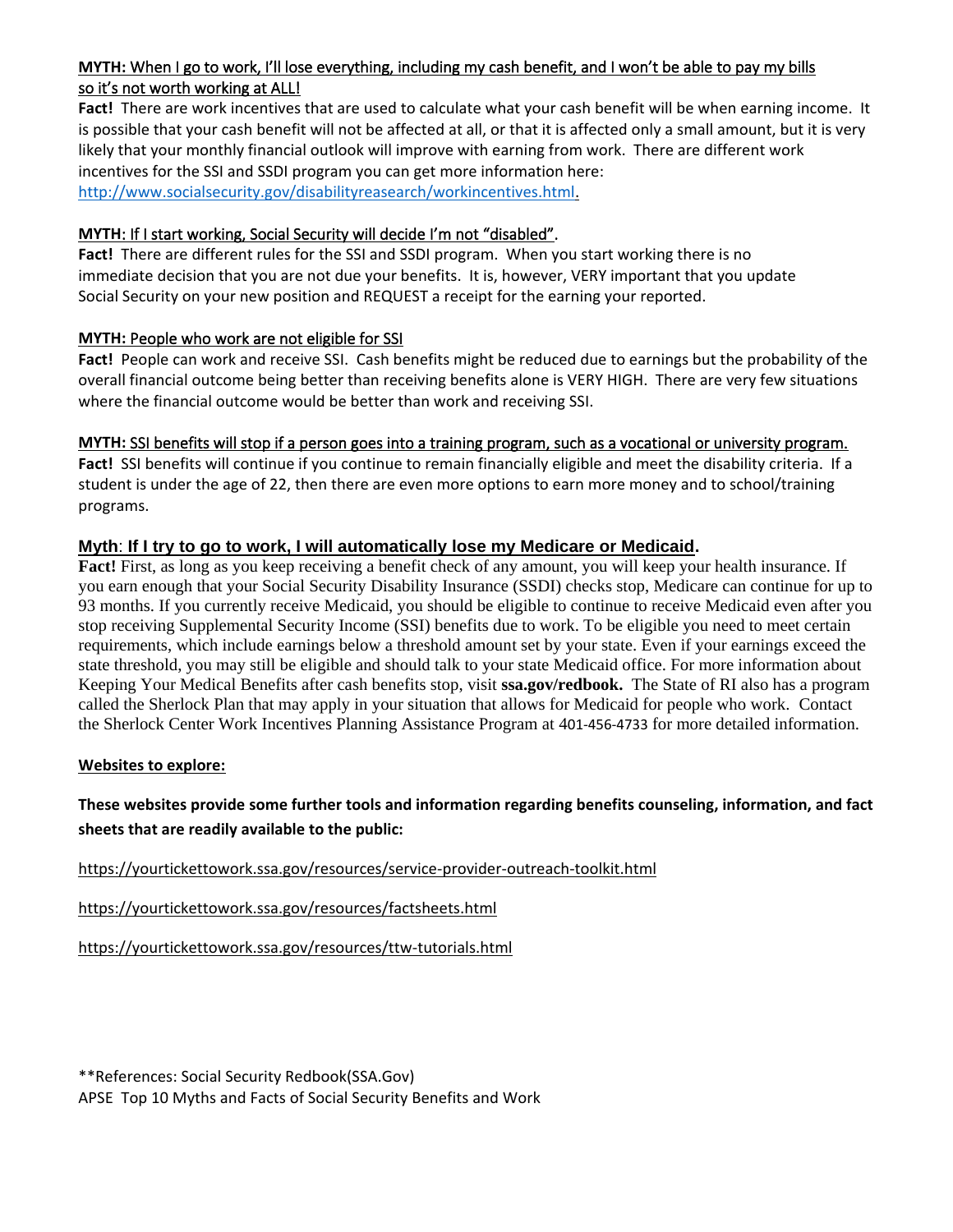# **Work Incentives Information & Benefits Counseling**

# Do you know you can work while receiving SSI/SSDI disability benefits?

Yes, it is true! If you receive disability benefits and want to work, program rules known as "work incentives" make it possible. You can learn about work incentives from various publications published by the Social Security Administration (SSA), by attending a public information session, and/or by connecting with a certified Work Incentives Benefits Specialist. You can also join the Sherlock Center mailing list to receive timely information.

# How can a Work Incentives Benefits Specialist help you?

| Find out how to use work                                                                                                                                                                                                                                                                                                                                                                                                      | Get support at all stages of employment                                                                                                                                                                                                                                                                                                                                                                                                                                                                                                                                                                                                                     |
|-------------------------------------------------------------------------------------------------------------------------------------------------------------------------------------------------------------------------------------------------------------------------------------------------------------------------------------------------------------------------------------------------------------------------------|-------------------------------------------------------------------------------------------------------------------------------------------------------------------------------------------------------------------------------------------------------------------------------------------------------------------------------------------------------------------------------------------------------------------------------------------------------------------------------------------------------------------------------------------------------------------------------------------------------------------------------------------------------------|
| incentives<br>A Work Incentives Benefits Specialist can<br>show you how to establish and use work<br>incentives such as:<br>Plan to Achieve Self-Support<br>Impairment-Related Work Expenses<br>$\bullet$<br><b>Student Earned Income Exclusion</b><br>Continued Medicaid Coverage for<br>$\bullet$<br>Individuals Who Work 1619(b)<br><b>Expedited Reinstatement</b><br>$\bullet$<br>These are just a few of the incentives! | Services may be just in time, ongoing, and for the short-term or<br>long-term. Some of the services you can receive from a Work<br>Incentives Benefits Specialist include:<br>Support with communicating with various agencies such<br>$\bullet$<br>as Social Security or Human Services.<br>Benefits Summary & Analysis (BS&A)- a written report<br>$\bullet$<br>summarizing the impact of employment on your current<br>benefits.<br>Ongoing support when there are changes with your<br>$\bullet$<br>income, health insurance, or household.<br>Developing a plan for coordinating and managing work<br>$\bullet$<br>incentives and changes in benefits. |
|                                                                                                                                                                                                                                                                                                                                                                                                                               | Building a relationship with a benefits specialist can result in a<br>long lasting resource throughout your career.                                                                                                                                                                                                                                                                                                                                                                                                                                                                                                                                         |
| Learn to manage your benefits                                                                                                                                                                                                                                                                                                                                                                                                 | <b>Contact Us</b>                                                                                                                                                                                                                                                                                                                                                                                                                                                                                                                                                                                                                                           |
| If you have multiple benefits, it can be<br>challenging to navigate all of the different<br>systems. Benefits like SNAP, Housing,<br>Medicaid, and others may change when<br>you are working. A Work Incentive Benefits<br>Specialist can support you with<br>understanding these changes while you<br>work.                                                                                                                  | <b>RI Work Incentive Planning &amp; Assistance Project:</b><br>Jeanne Fay, WIBS Manager<br>Email: jfay@ric.edu<br><b>Direct line: 401-456-4733</b><br><b>Vicki Ferrara, WIPA Director</b><br><b>Email: vferrara@ric.edu</b><br><b>Direct line: 401-456-8092</b>                                                                                                                                                                                                                                                                                                                                                                                             |
| When you connect with a Work Incentives<br>Benefits Specialist, you will find out:                                                                                                                                                                                                                                                                                                                                            |                                                                                                                                                                                                                                                                                                                                                                                                                                                                                                                                                                                                                                                             |
| What work incentives are available to<br><b>YOU</b><br>How to report your earned income<br>$\bullet$<br>How to minimize overpayments<br>$\bullet$<br>How to access and maintain health<br>insurance<br>What happens when your income<br>increases                                                                                                                                                                             | <b>Sherlock Center on Disabilities / RI College</b><br>600 Mount Pleasant Avenue, Providence, RI, 02908<br>Voice: 401-456-8072<br>TTY via RI Relay: 711 or (800) 745-5555<br>Spanish via RI Relay: 711 or (866) 355-9241<br>www.sherlockcenter.org                                                                                                                                                                                                                                                                                                                                                                                                          |

This document is funded through a Social Security cooperative agreement and is published at taxpayer expense. Although Social Security reviewed this document for accuracy, it does not constitute an official Social Security communication. (2019)